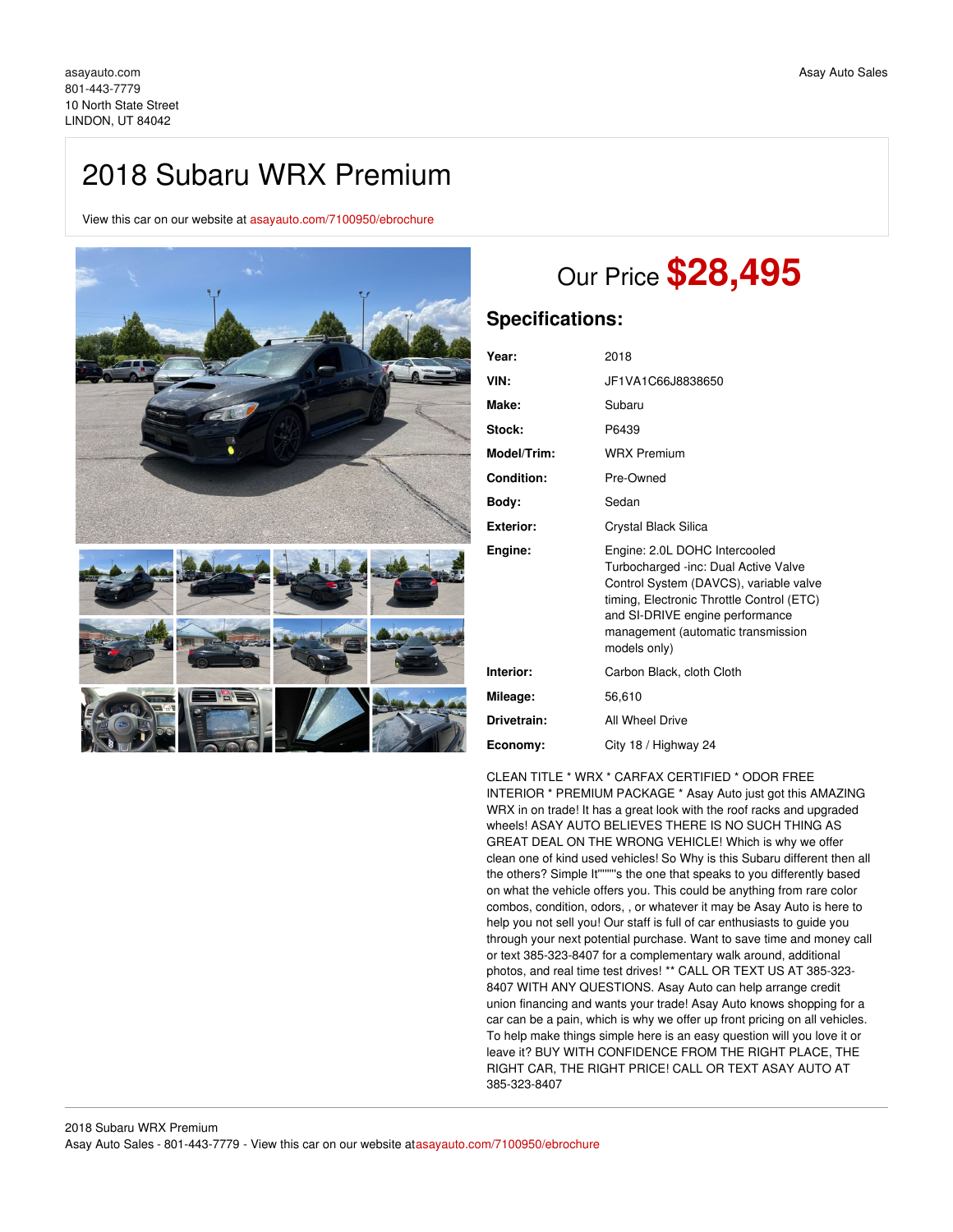

## 2018 Subaru WRX Premium

Asay Auto Sales - 801-443-7779 - View this car on our website at[asayauto.com/7100950/ebrochure](https://asayauto.com/vehicle/7100950/2018-subaru-wrx-premium-lindon-ut-84042/7100950/ebrochure)

# **Installed Options**

# **Interior**

- Sport Leather Steering Wheel- Front Cupholder- Rear Cupholder- Valet Function
- Remote Keyless Entry w/Integrated Key Transmitter, Illuminated Entry and Panic Button
- Remote Releases -Inc: Power Cargo Access and Mechanical Fuel
- Cruise Control w/Steering Wheel Controls- Automatic Air Conditioning
- HVAC -inc: Underseat Ducts- Illuminated Locking Glove Box- Driver Foot Rest
- Interior Trim -inc: Simulated Carbon Fiber Instrument Panel Insert, Metal-Look Door Panel Insert, Metal-Look Console Insert and Chrome/Aluminum Interior Accents
- Full Cloth Headliner- Cloth Door Trim Insert- Leather Gear Shifter Material
- Checkered Cloth Upholstery -inc: red stitching- Day-Night Rearview Mirror
- Driver And Passenger Visor Vanity Mirrors w/Driver And Passenger Illumination
- Full Floor Console w/Covered Storage, Mini Overhead Console and 2 12V DC Power **Outlets**
- Front Map Lights- Fade-To-Off Interior Lighting
- Full Carpet Floor Covering -inc: Carpet Front And Rear Floor Mats
- Carpet Floor Trim and Carpet Trunk Lid/Rear Cargo Door Trim
- Cargo Area Concealed Storage- Cargo Space Lights- FOB Controls -inc: Cargo Access
- Instrument Panel Bin, Driver / Passenger And Rear Door Bins
- Power 1st Row Windows w/Driver 1-Touch Up/Down Power Door Locks
- Systems Monitor- Trip Computer- Outside Temp Gauge
- Performance Design Heated Front Bucket Seats -inc: height adjustable driver's seat, height and tilt adjustable head restraints, front passenger seatback pocket and whiplash reducing
- 6-Way Driver Seat -inc: Manual Recline and Fore/Aft Movement
- 4-Way Passenger Seat -inc: Manual Recline and Fore/Aft Movement
- 60-40 Folding Bench Front Facing Fold Forward Seatback Rear Seat
- Manual Tilt/Telescoping Steering Column
- Gauges -inc: Speedometer, Odometer, Engine Coolant Temp, Tachometer, Turbo/Supercharger Boost, Trip Odometer and Trip Computer
- Power Rear Windows- Analog Appearance- Seats w/Cloth Back Material
- Manual Adjustable Rear Head Restraints- Front Center Armrest and Rear Center Armrest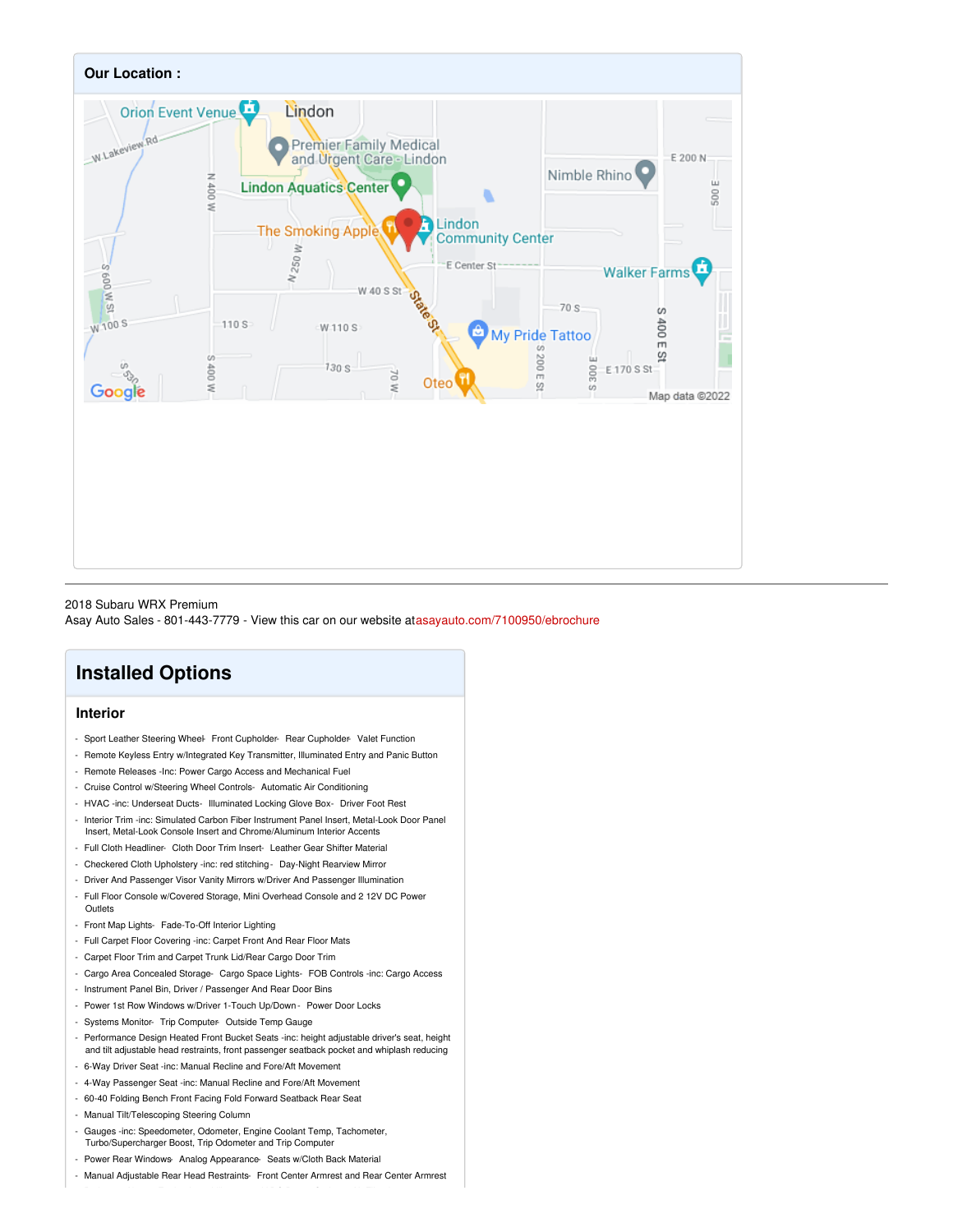### **Exterior**

- Body-Colored Power Heated Side Mirrors w/Manual Folding
- Fixed Rear Window w/Defroster- Light Tinted Glass
- Variable Intermittent Wipers w/Heated Wiper Park- Galvanized Steel/Aluminum Panels
- Lip Spoiler- Black Grille- Front License Plate Bracket- Trunk Rear Cargo Access
- Auto Off Projector Beam Halogen Daytime Running Headlamps Front Fog Lamps
- Body-Colored Door Handles- Black Side Windows Trim and Black Front Windshield Trim
- Rocker Panel Extensions- Body-Colored Rear Bumper
- Body-Colored Front Bumper w/Black Bumper Insert
- Express Open/Close Sliding And Tilting Glass 1st Row Sunroof w/Sunshade
- Clearcoat Paint- Compact Spare Tire Mounted Inside Under Cargo- Steel Spare Wheel
- Tires: P245/40 R18 97W Summer Performance- Wheels: 18" Alloy

## **Safety**

- Sport Leather Steering Wheel- Front Cupholder- Rear Cupholder- Valet Function
- Remote Keyless Entry w/Integrated Key Transmitter, Illuminated Entry and Panic Button
- Remote Releases -Inc: Power Cargo Access and Mechanical Fuel
- Cruise Control w/Steering Wheel Controls- Automatic Air Conditioning
- HVAC -inc: Underseat Ducts- Illuminated Locking Glove Box- Driver Foot Rest
- Interior Trim -inc: Simulated Carbon Fiber Instrument Panel Insert, Metal-Look Door Panel Insert, Metal-Look Console Insert and Chrome/Aluminum Interior Accents
- Full Cloth Headliner- Cloth Door Trim Insert- Leather Gear Shifter Material
- Checkered Cloth Upholstery -inc: red stitching- Day-Night Rearview Mirror
- Driver And Passenger Visor Vanity Mirrors w/Driver And Passenger Illumination
- Full Floor Console w/Covered Storage, Mini Overhead Console and 2 12V DC Power **Outlets**
- Front Map Lights- Fade-To-Off Interior Lighting
- Full Carpet Floor Covering -inc: Carpet Front And Rear Floor Mats
- Carpet Floor Trim and Carpet Trunk Lid/Rear Cargo Door Trim
- Cargo Area Concealed Storage- Cargo Space Lights- FOB Controls -inc: Cargo Access
- Instrument Panel Bin, Driver / Passenger And Rear Door Bins
- Power 1st Row Windows w/Driver 1-Touch Up/Down Power Door Locks
- Systems Monitor- Trip Computer- Outside Temp Gauge
- Performance Design Heated Front Bucket Seats -inc: height adjustable driver's seat, height and tilt adjustable head restraints, front passenger seatback pocket and whiplash reducing
- 6-Way Driver Seat -inc: Manual Recline and Fore/Aft Movement
- 4-Way Passenger Seat -inc: Manual Recline and Fore/Aft Movement
- 60-40 Folding Bench Front Facing Fold Forward Seatback Rear Seat
- Manual Tilt/Telescoping Steering Column
- Gauges -inc: Speedometer, Odometer, Engine Coolant Temp, Tachometer, Turbo/Supercharger Boost, Trip Odometer and Trip Computer
- Power Rear Windows- Analog Appearance- Seats w/Cloth Back Material
- Manual Adjustable Rear Head Restraints- Front Center Armrest and Rear Center Armrest
- Perimeter Alarm- Engine Immobilizer- 2 12V DC Power Outlets- Air Filtration

### **Mechanical**

- 4-Wheel Disc Brakes w/4-Wheel ABS, Front Vented Discs, Brake Assist and Hill Hold **Control**
- Double Wishbone Rear Suspension w/Coil Springs
- Strut Front Suspension w/Coil Springs
- Quasi-Dual Stainless Steel Exhaust w/Polished Tailpipe Finisher- 15.9 Gal. Fuel Tank
- Electric Power-Assist Speed-Sensing Steering- Sport Tuned Suspension
- Front And Rear Anti-Roll Bars- Gas-Pressurized Shock Absorbers- Engine Oil Cooler
- Full-Time All-Wheel
- Transmission: Continuously Variable w/Manual Shift -inc: High torque sport Lineartronic, steering wheel paddle-shift control switches, 6-speed manual shift mode (I and S Mode) and 8-speed manual shift mode (S Mode)
- Engine: 2.0L DOHC Intercooled Turbocharged -inc: Dual Active Valve Control System (DAVCS), variable valve timing, Electronic Throttle Control (ETC) and SI-DRIVE engine performance management (automatic transmission models only)